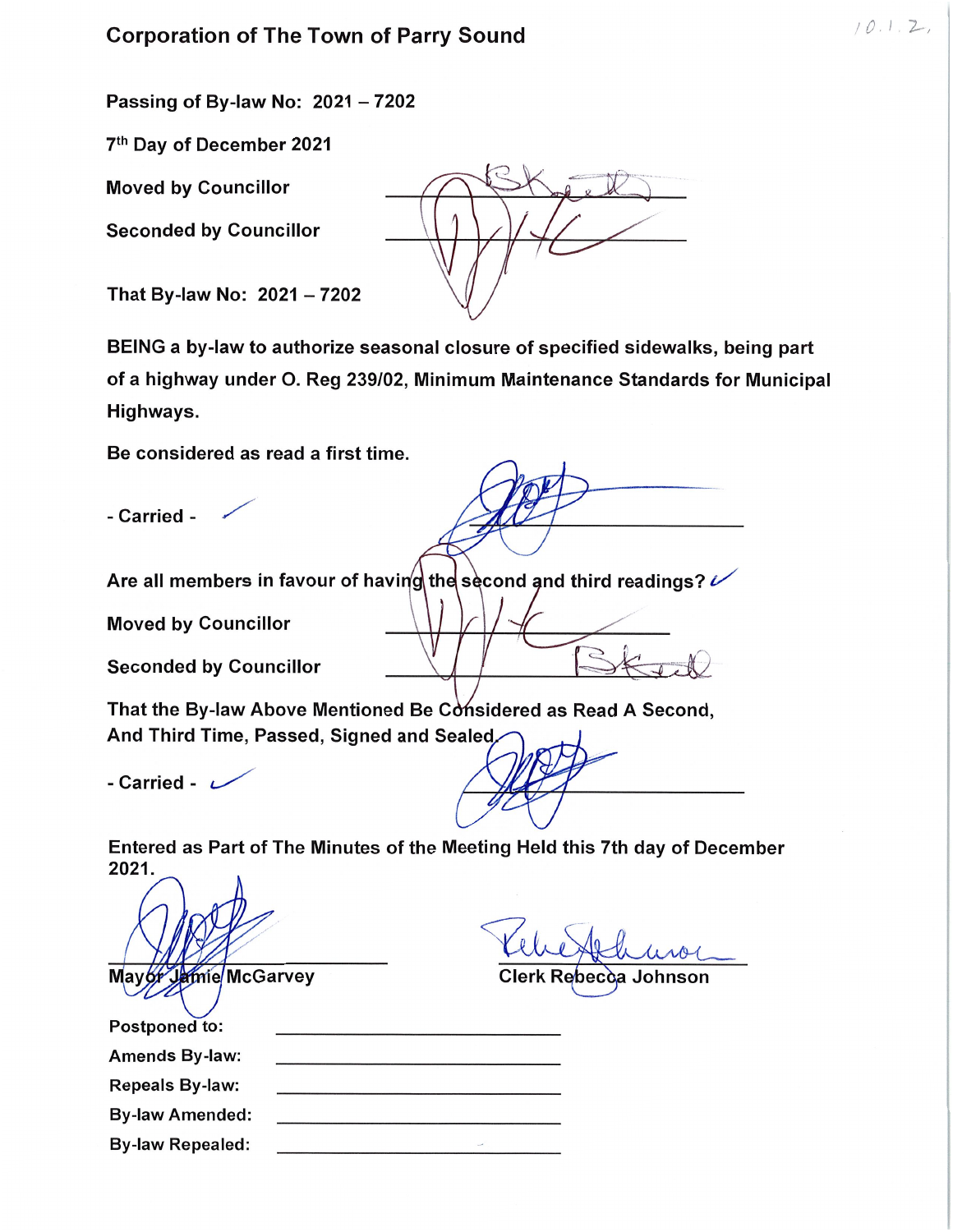## **The Corporation of the Town of Parry Sound**

**By-law 2021 - 7202** 

**BEING a by-law to authorize seasonal closure of specified sidewalks, being part of a highway under O. Reg 239/02, Minimum Maintenance Standards for Municipal Highways.**

WHEREAS the Municipal Act, 2001, c. 25 S. 5 (1) provides that the powers of a municipal corporation are to be exercised by its council;

AND WHEREAS the Municipal Act, 2001, c. 25 S. 5 (3) provides that the powers of every council are to be exercised by by-law;

AND WHEREAS the Municipal Act, 2001, c. 25 S. 34 authorizes a municipality to pass a by-law to permanently close a highway or part of a highway;

AND WHEREAS O. Reg. 239/02 defines a "sidewalk" as the part of the highway specifically set aside or commonly understood to be for pedestrian use, typically consisting of a paved surface but does not include crosswalks, medians, boulevards, shoulders or any part of the sidewalk where cleared snow has been deposited; AND WHEREAS O. Reg. 239/02 states that when a municipality closes a highway or part of a highway pursuant to its powers under the Act, the highway is deemed to be in a state of repair in respect of all conditions described in 0. Reg. 239/02 from the time of the closure until the highway is re-opened by the municipality.

AND WHEREAS Council deems it expedient to authorize the seasonal closure of specified sidewalks.

## **NOW THEREFORE Council of the Town of Parry Sound enacts as follows:**

- 1. That the sidewalks located at the following locations will be closed on November 1, of each year and re-opened on April 1 of each year:
	- a) Park Lane
	- b) Kristen Heights